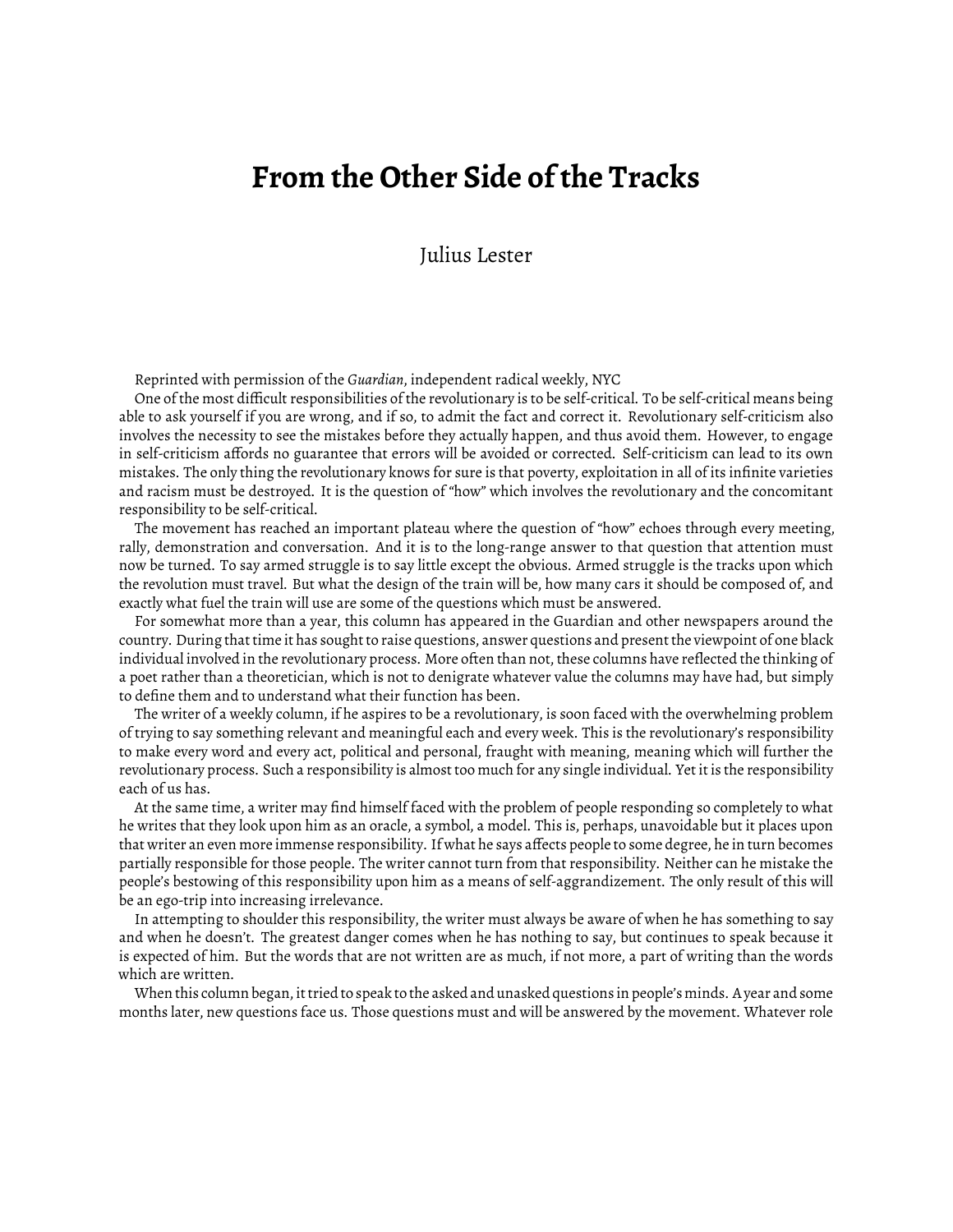this writer might be able to play in the search toward the right answers cannot be fulfilled at the present time if the necessity to write a column each and every week continues. This is not a sudden decision, but one reached after some three months of intense questioning. How long this column will be absent from these pages is uncertain. Perhaps it will never return.

There is much that we don't know. In fact, our ignorance is greater than our knowledge, which means that there is much study to be done and much work. Just as the revolutionary artists and writers of Cuba and China find it necessary to go to the fields and factories to work and live, this writer finds that he can best fulfill his responsibilities at the present time by working in the fields to combat his own ignorance in each of its manifestations.

It is not without great reluctance and sadness that this decision has been reached. Perhaps self-criticism in this instance led to the wrong decision. If so, the necessary correction will be made. Some have inquired if it wouldn't be possible for the columns which have appeared here to be published in a book. That is being done; a book of these columns will appear late in the spring of this year.

The revolution proceeds not by steps of a league at a time, but slowly, painfully slowly, and its steps are often so small as to be unnoticeable. The revolution proceeds not by speeches at the barricades, but from one person to another person in conversation and in work. The revolution proceeds not at the pace of our desires, but by its-own laws. To break down the old and build the new is not a task accomplished in one generation or several, or by one individual more than another. It is accomplished only when each feels as responsible for the other as he does for himself and acts in accordance with that responsibility.

We have reached a plateau. Some have started the excruciating climb to the next. Others have need of new supplies and new materials before they can begin the journey to the next plateau. The face of the mountain is rough and complex and, in many places, totally unknown. Each has a job to do and each has to prepare.